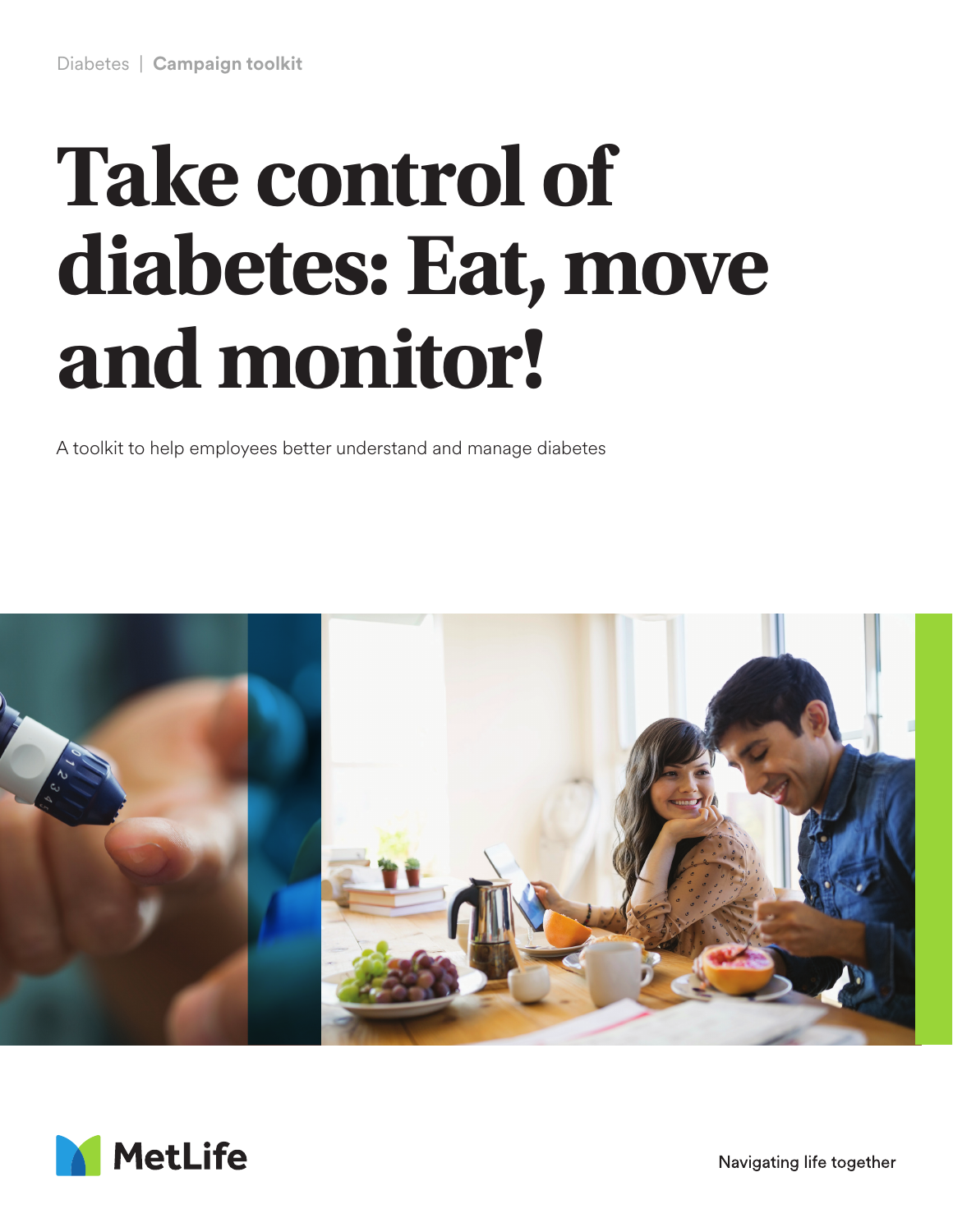## **Educate employees on diabetes**

Diabetes can be a difficult disease to understand. It can go undiagnosed for years. It can lead to complications, including heart attack, stroke, kidney failure, lower limb amputations, nerve damage, and blindness.1 It can worsen the effects of other diseases, such as tuberculosis, and can lead to premature death.<sup>1</sup>

In its 2016 report on diabetes, the World Health Organization reports on the alarming rise in diabetes, and the toll it is taking in human lives and the world economy:<sup>1</sup>

- Diabetes has been steadily increasing for the past three decades; in 2014, 422 million people were diagnosed with the disease
- 43% of all deaths attributable to high blood glucose occur prematurely, before the age of 70 years — an estimated 1.6 million deaths worldwide
- The largest number of deaths occur in upper-middle income countries
- Losses in GDP worldwide from 2011 to 2030 will total US \$1.7 trillion (including both the direct and indirect costs associated with diabetes)

Another source goes deeper into the cost of diabetes on U.S. employers:2

- People with diabetes have medical expenditures that are approximately 2.3 times higher than those without diabetes
- Insurers report spending \$5,000 a year for a member with pre-diabetes, \$10,000 per member with diabetes with no complications, and \$30,000 for an employee with diabetes complications

Type 1 diabetes cannot be prevented, but it can be managed. The majority of people with diabetes are affected by type 2 diabetes, which is largely preventable with lifestyle changes, awareness of risk factors and regular checkups.1 Even if an employee has type 2 diabetes, it is a manageable disease which means your employees can avoid, delay or minimize the complications associated with diabetes.

Education can help everyone (even co-workers and supervisors without diabetes) better understand the disease. MetLife has created this campaign to support this education effort.

### **What's in the toolkit?**

- Campaign objectives
- Ideas for engaging employees
- Marketing materials (articles, email campaign, flyers, etc.)

#### **Campaign objectives:**

- Educate employees on the causes and risk factors for diabetes
- Encourage employees to adopt lifestyle changes that can prevent type 2 diabetes
- Provide employees with information on how to manage their diabetes more effectively in order to avoid complications
- Create greater awareness of the global impact of diabetes

#### **Ideas for engaging employees in the campaign:**

- Consider asking managers to send a personal note to promote the *Take control of diabetes: Eat, move and monitor!* campaign.
- Plan a kickoff event where the campaign flyers are displayed
- Plan an office wide walk to kick off the campaign
- Encourage and reward employees to share personal experiences in making better, healthier decisions

#### **Marketing materials:**

#### **1. Email campaign**

- Banner
- Email templates

#### **2. Short articles:**

- Common myths about type 2 diabetes
- Diabetes alert: What to look for at a glance
- Risk factors for type 2 diabetes

#### **3. Flyers**

- What is diabetes? Can I know for sure if I'll get it?
- It's your move: Exercise, eating and staying positive
- Living happily and healthily with diabetes